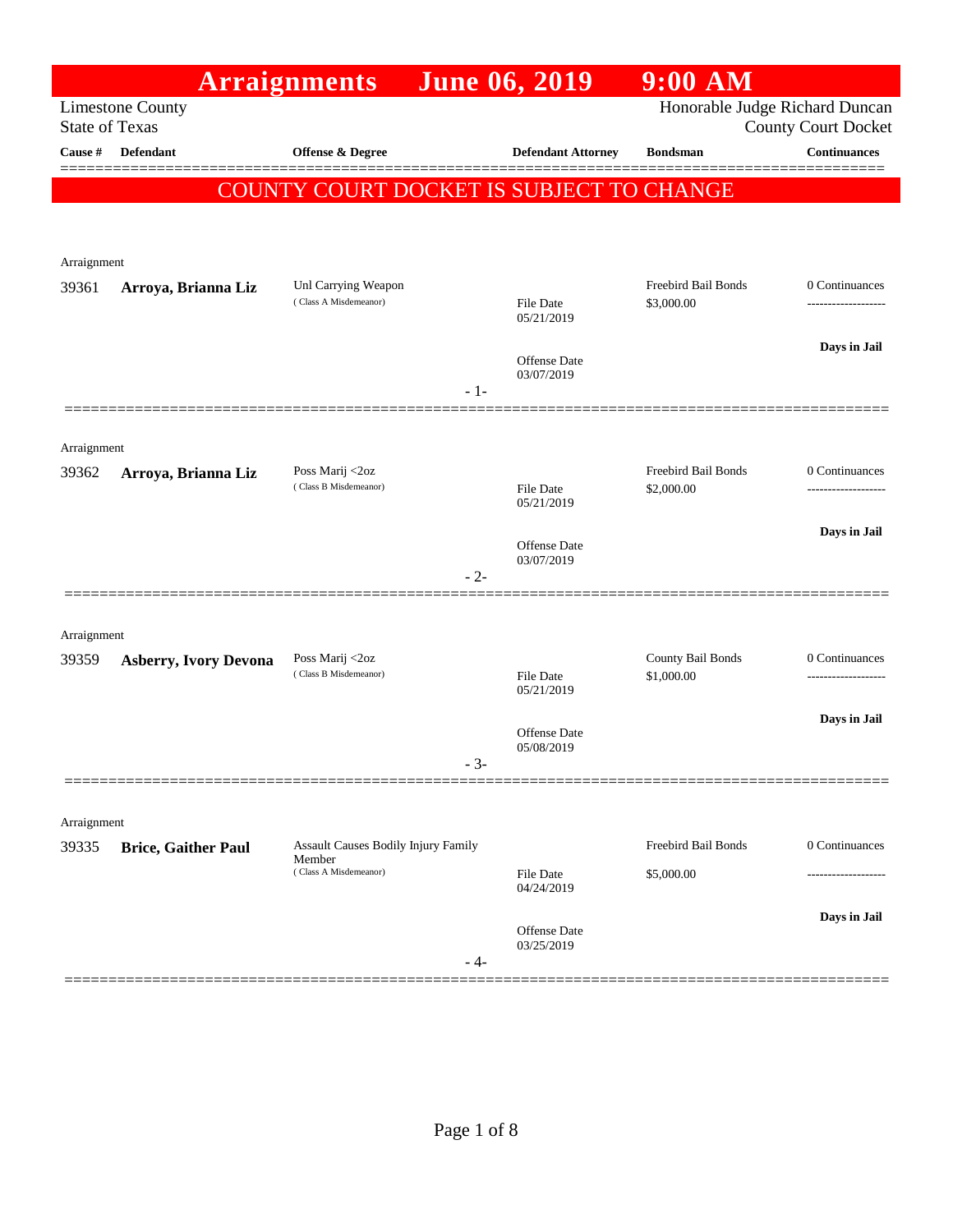|                       |                                    | <b>Arraignments</b>                               |       | <b>June 06, 2019</b>              | $9:00$ AM                             |                            |
|-----------------------|------------------------------------|---------------------------------------------------|-------|-----------------------------------|---------------------------------------|----------------------------|
| <b>State of Texas</b> | <b>Limestone County</b>            |                                                   |       |                                   | Honorable Judge Richard Duncan        | <b>County Court Docket</b> |
| Cause #               | <b>Defendant</b>                   | <b>Offense &amp; Degree</b>                       |       | <b>Defendant Attorney</b>         | <b>Bondsman</b>                       | <b>Continuances</b>        |
|                       |                                    | COUNTY COURT DOCKET IS SUBJECT TO CHANGE          |       |                                   |                                       |                            |
|                       |                                    |                                                   |       |                                   |                                       |                            |
|                       |                                    |                                                   |       |                                   |                                       |                            |
| Arraignment<br>39365  | Carrillo, Arnulfo<br>Lucas         | Driving W/Lic Inv W/Prev<br>Conv/Susp/W/O Fin Res |       |                                   | County Bail Bonds                     | 0 Continuances             |
|                       |                                    | (Class B Misdemeanor)                             |       | <b>File Date</b><br>05/22/2019    | \$2,000.00                            |                            |
|                       |                                    |                                                   |       | <b>Offense Date</b><br>04/05/2019 |                                       | Days in Jail               |
|                       |                                    |                                                   | $-5-$ |                                   |                                       |                            |
|                       |                                    |                                                   |       |                                   |                                       |                            |
| Arraignment<br>39333  | <b>Clabby, Robert Glen</b>         | Driving While Intoxicated Bac >=0.15              |       |                                   | James R. Pena Bail Bonding<br>Service | 0 Continuances             |
|                       |                                    | (Class A Misdemeanor)                             |       | <b>File Date</b><br>04/24/2019    | \$1,000.00                            |                            |
|                       |                                    |                                                   |       | Offense Date<br>12/23/2018        |                                       | Days in Jail               |
|                       |                                    |                                                   | $-6-$ |                                   |                                       |                            |
|                       |                                    |                                                   |       |                                   |                                       |                            |
| Arraignment<br>39334  | <b>Clabby, Robert Glen</b>         | Driving W/Lic Inv W/Prev                          |       |                                   | James R. Pena Bail Bonding            | 0 Continuances             |
|                       |                                    | Conv/Susp/W/O Fin Res<br>(Class B Misdemeanor)    |       | <b>File Date</b><br>04/24/2019    | Service<br>\$1,000.00                 | -----------------          |
|                       |                                    |                                                   |       |                                   |                                       | Days in Jail               |
|                       |                                    |                                                   | $-7-$ | Offense Date<br>12/23/2018        |                                       |                            |
|                       |                                    |                                                   |       |                                   |                                       |                            |
| Arraignment           |                                    |                                                   |       |                                   |                                       |                            |
| 39338                 | <b>Curran, Thurldine</b><br>Louise | Poss Cs Pg $3 < 28g$                              |       |                                   | County Bail Bonds                     | 0 Continuances             |
|                       |                                    | (Class A Misdemeanor)                             |       | <b>File Date</b><br>04/29/2019    | \$1,000.00                            |                            |
|                       |                                    |                                                   |       | Offense Date                      |                                       | Days in Jail               |
|                       |                                    |                                                   | $-8-$ | 03/16/2019                        |                                       |                            |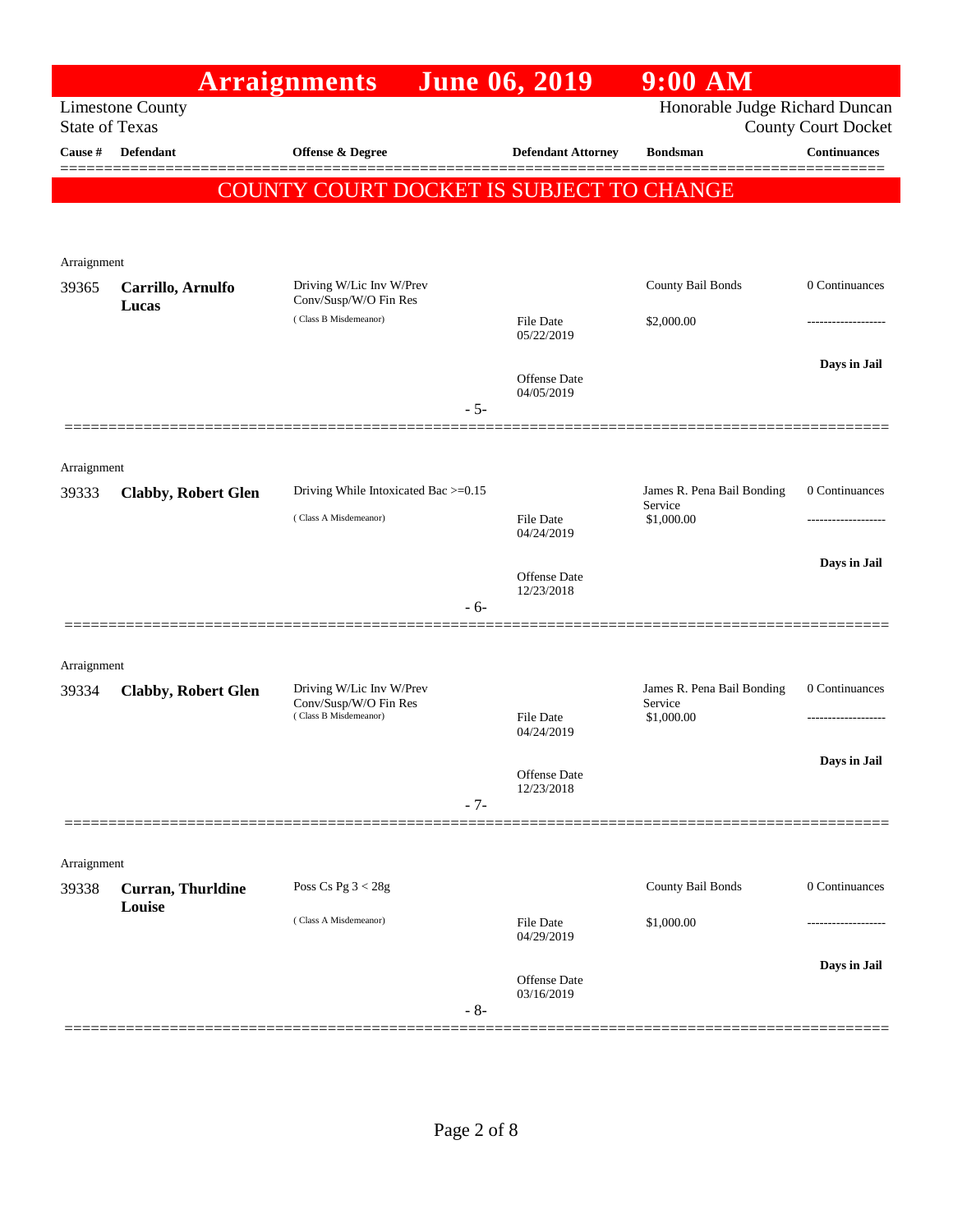|                       |                                   | <b>Arraignments</b>                                                        |        | <b>June 06, 2019</b>                     | $9:00$ AM                       |                                      |
|-----------------------|-----------------------------------|----------------------------------------------------------------------------|--------|------------------------------------------|---------------------------------|--------------------------------------|
| <b>State of Texas</b> | <b>Limestone County</b>           |                                                                            |        |                                          | Honorable Judge Richard Duncan  | <b>County Court Docket</b>           |
| Cause #               | <b>Defendant</b>                  | <b>Offense &amp; Degree</b>                                                |        | <b>Defendant Attorney</b>                | <b>Bondsman</b>                 | <b>Continuances</b>                  |
|                       |                                   | COUNTY COURT DOCKET IS SUBJECT TO CHANGE                                   |        |                                          |                                 |                                      |
| Arraignment           |                                   |                                                                            |        |                                          |                                 |                                      |
| 39355                 | Diaz, Ricardo                     | Poss Marij <2oz<br>(Class B Misdemeanor)                                   |        | <b>File Date</b><br>05/17/2019           | Personal Bond<br>\$2,000.00     | 0 Continuances<br>------------------ |
|                       |                                   |                                                                            | $-9-$  | Offense Date<br>04/12/2019               |                                 | Days in Jail                         |
| Arraignment           |                                   |                                                                            |        |                                          |                                 |                                      |
| 39341                 | Dodge, Nathan Daniel              | Driving W/Lic Inv W/Prev<br>Conv/Susp/W/O Fin Res<br>(Class B Misdemeanor) |        | File Date<br>04/29/2019                  | County Bail Bonds<br>\$1,000.00 | 0 Continuances                       |
|                       |                                   |                                                                            | $-10-$ | Offense Date<br>02/11/2019               |                                 | Days in Jail                         |
| Arraignment           |                                   |                                                                            |        |                                          |                                 |                                      |
| 39358                 | Dominguez-Centeno,                | Driving While Intoxicated 2nd                                              |        |                                          | County Bail Bonds               | 0 Continuances                       |
|                       | <b>Jose M</b>                     | (Class A Misdemeanor)                                                      |        | File Date<br>05/17/2019                  | \$5,000.00                      |                                      |
|                       |                                   |                                                                            | $-11-$ | Offense Date<br>12/09/2018               |                                 | Days in Jail                         |
| Arraignment           |                                   |                                                                            |        |                                          |                                 |                                      |
| 39336                 | Gamble, Tykieston<br><b>Demon</b> | Assault Causes Bodily Injury Family<br>Member<br>(Class A Misdemeanor)     |        | <b>File Date</b>                         | County Bail Bonds<br>\$3,000.00 | 0 Continuances                       |
|                       | ========================          |                                                                            | $-12-$ | 04/24/2019<br>Offense Date<br>04/01/2019 |                                 | Days in Jail                         |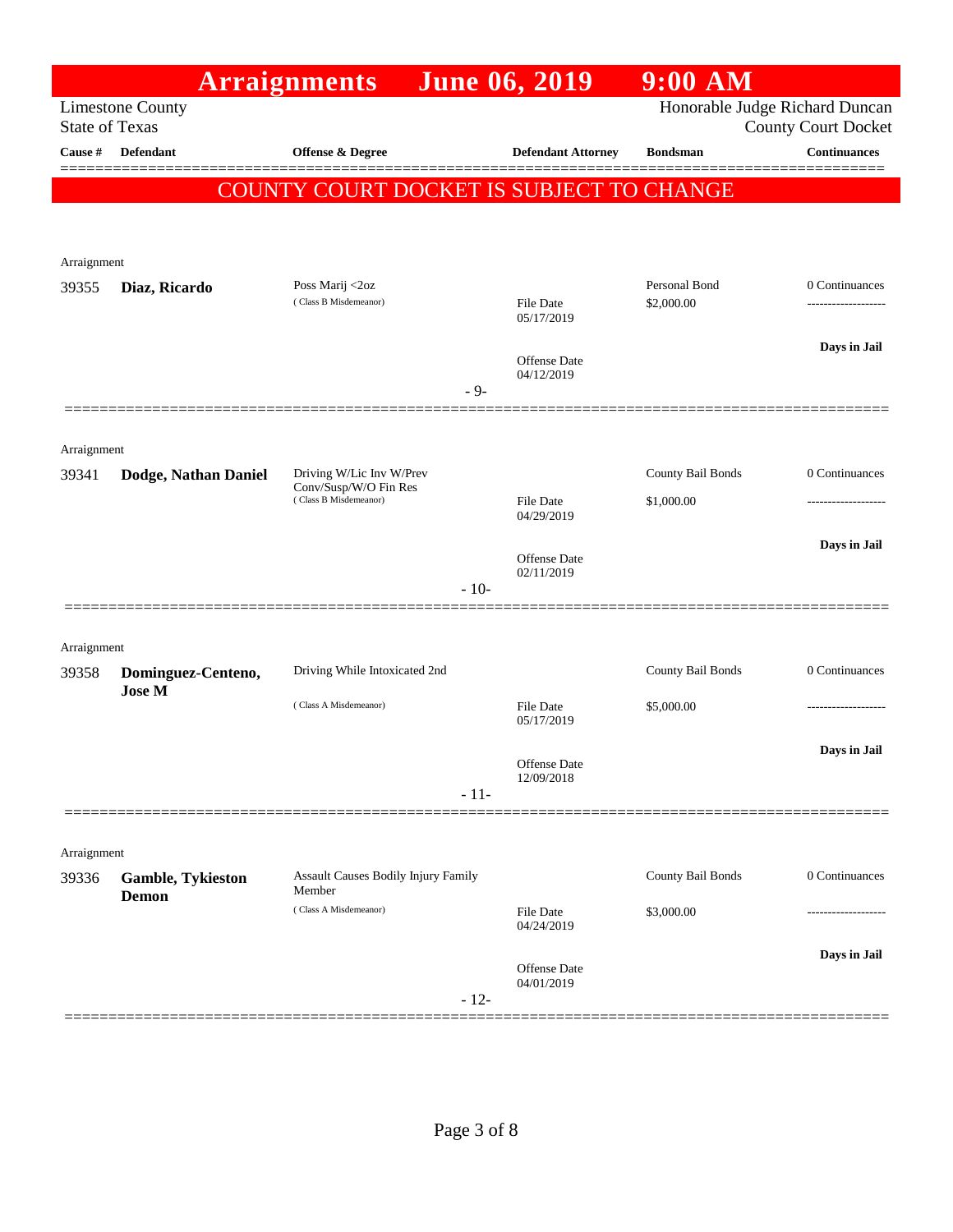|                       |                              | <b>Arraignments</b>                               |        | <b>June 06, 2019</b>                     | 9:00 AM                         |                            |
|-----------------------|------------------------------|---------------------------------------------------|--------|------------------------------------------|---------------------------------|----------------------------|
| <b>State of Texas</b> | <b>Limestone County</b>      |                                                   |        |                                          | Honorable Judge Richard Duncan  | <b>County Court Docket</b> |
| Cause #               | <b>Defendant</b>             | Offense & Degree                                  |        | <b>Defendant Attorney</b>                | <b>Bondsman</b>                 | <b>Continuances</b>        |
|                       |                              |                                                   |        | COUNTY COURT DOCKET IS SUBJECT TO CHANGE |                                 |                            |
|                       |                              |                                                   |        |                                          |                                 |                            |
| Arraignment           |                              |                                                   |        |                                          |                                 |                            |
| 39337                 | Garcia, Jose<br>Guadalupe    | Deadly Conduct                                    |        |                                          | Freebird Bail Bonds             | 0 Continuances             |
|                       |                              | (Class A Misdemeanor)                             |        | File Date<br>04/29/2019                  | \$3,000.00                      |                            |
|                       |                              |                                                   | $-13-$ | Offense Date<br>01/16/2019               |                                 | Days in Jail               |
|                       |                              |                                                   |        |                                          |                                 |                            |
| Arraignment           |                              |                                                   |        |                                          |                                 |                            |
| 39331                 | Gormer, Norris               | Driving While Intoxicated Bac >=0.15              |        |                                          | County Bail Bonds               | 1 Continuances             |
|                       |                              | (Class A Misdemeanor)                             |        | File Date<br>04/18/2019                  | \$2,000.00                      | ------------------         |
|                       |                              |                                                   |        | <b>Offense</b> Date                      |                                 | Days in Jail               |
|                       |                              |                                                   | $-14-$ | 11/29/2018                               |                                 |                            |
|                       |                              |                                                   |        |                                          |                                 |                            |
| Arraignment           |                              |                                                   |        |                                          |                                 |                            |
| 39342                 | <b>Grafton, Megan Elaine</b> | Poss Marij <2oz<br>(Class B Misdemeanor)          |        | <b>File Date</b>                         | County Bail Bonds<br>\$1,000.00 | 0 Continuances<br>.        |
|                       |                              |                                                   |        | 04/29/2019                               |                                 |                            |
|                       |                              |                                                   |        | Offense Date                             |                                 | Days in Jail               |
|                       |                              |                                                   | $-15-$ | 04/08/2019                               |                                 |                            |
|                       |                              |                                                   |        |                                          |                                 |                            |
| Arraignment           |                              |                                                   |        |                                          |                                 |                            |
| 39364                 | <b>Grimes, Tauren</b>        | Driving W/Lic Inv W/Prev<br>Conv/Susp/W/O Fin Res |        |                                          | County Bail Bonds               | 0 Continuances             |
|                       |                              | (Class B Misdemeanor)                             |        | <b>File Date</b><br>05/22/2019           | \$2,000.00                      |                            |
|                       |                              |                                                   |        | Offense Date                             |                                 | Days in Jail               |
|                       |                              |                                                   | $-16-$ | 03/30/2019                               |                                 |                            |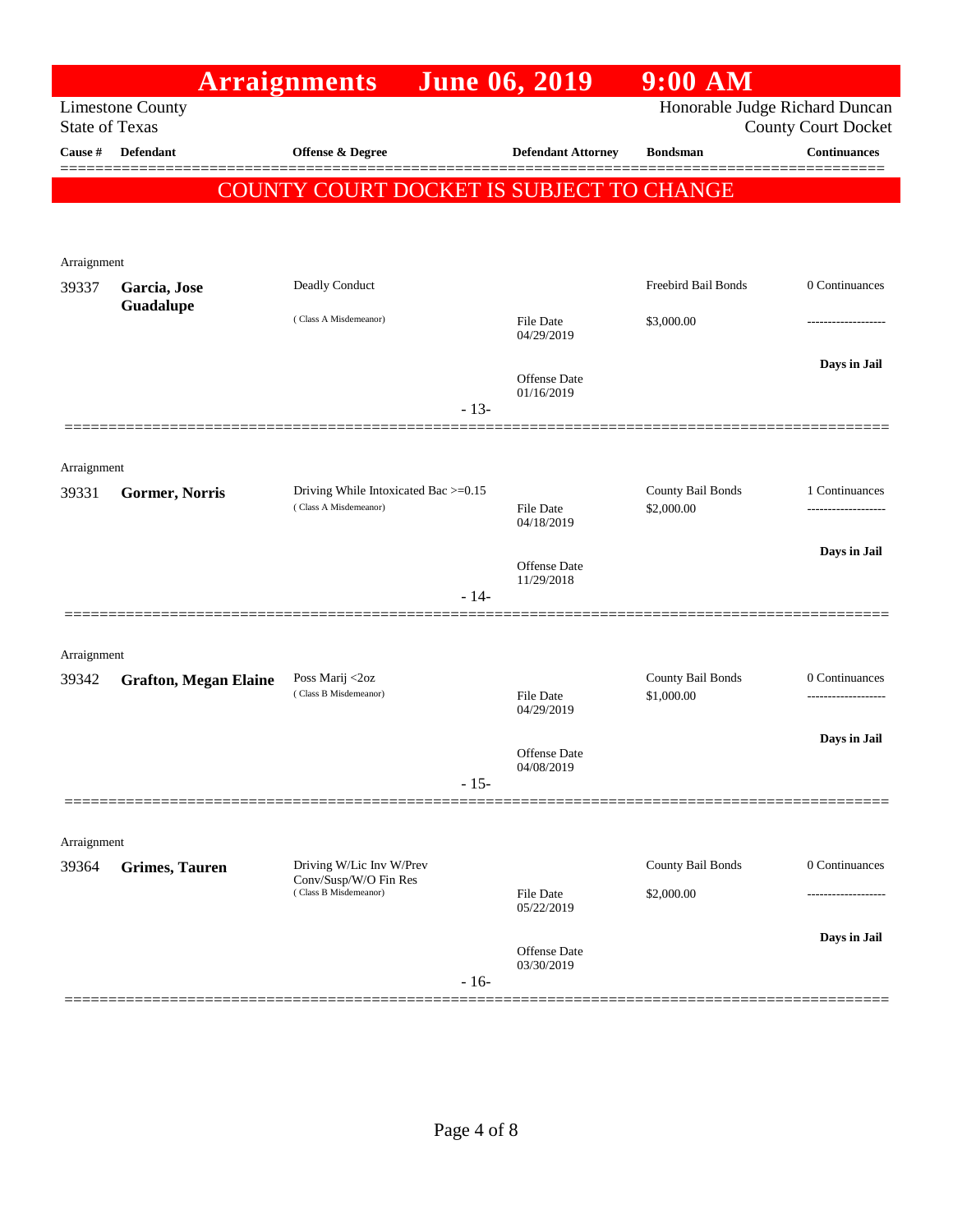|                       |                                   | <b>Arraignments</b>                               |        | <b>June 06, 2019</b>              | $9:00$ AM                       |                            |
|-----------------------|-----------------------------------|---------------------------------------------------|--------|-----------------------------------|---------------------------------|----------------------------|
| <b>State of Texas</b> | <b>Limestone County</b>           |                                                   |        |                                   | Honorable Judge Richard Duncan  | <b>County Court Docket</b> |
| Cause #               | <b>Defendant</b>                  | <b>Offense &amp; Degree</b>                       |        | <b>Defendant Attorney</b>         | <b>Bondsman</b>                 | <b>Continuances</b>        |
|                       |                                   | COUNTY COURT DOCKET IS SUBJECT TO CHANGE          |        |                                   |                                 |                            |
| Arraignment           |                                   |                                                   |        |                                   |                                 |                            |
| 39353                 | <b>Hamilton</b> , James           | Driving W/Lic Inv W/Prev<br>Conv/Susp/W/O Fin Res |        | Reed, Bobby                       | Reed, Bobby                     | 0 Continuances             |
|                       | <b>Russell</b>                    | (Class B Misdemeanor)                             |        | File Date<br>05/17/2019           | \$2,000.00                      |                            |
|                       |                                   |                                                   | $-17-$ | <b>Offense</b> Date<br>03/03/2019 |                                 | Days in Jail               |
|                       |                                   |                                                   |        |                                   |                                 |                            |
| Arraignment           |                                   |                                                   |        |                                   |                                 |                            |
| 39283                 | <b>Hamilton</b> , Shadow<br>Ravyn | Theft Prop >=\$100<\$750                          |        |                                   | Freebird Bail Bonds             | 1 Continuances             |
|                       |                                   | (Class B Misdemeanor)                             |        | <b>File Date</b><br>03/15/2019    | \$2,000.00                      |                            |
|                       |                                   |                                                   | $-18-$ | <b>Offense</b> Date<br>12/22/2018 |                                 | Days in Jail               |
| Arraignment           |                                   |                                                   |        |                                   |                                 |                            |
| 39354                 | <b>Mars, John Thomas</b>          | Driving W/Lic Inv W/Prev<br>Conv/Susp/W/O Fin Res |        |                                   | County Bail Bonds               | 0 Continuances             |
|                       |                                   | (Class B Misdemeanor)                             |        | File Date<br>05/17/2019           | \$1,000.00                      |                            |
|                       |                                   |                                                   |        | Offense Date                      |                                 | Days in Jail               |
|                       |                                   |                                                   | $-19-$ | 03/12/2019                        |                                 |                            |
| Review Hearing        |                                   |                                                   |        |                                   |                                 |                            |
| 38883                 | <b>Melton, River Jordan</b>       | Poss Marij <2oz<br>(Class B Misdemeanor)          |        | File Date<br>04/10/2018           | County Bail Bonds<br>\$2,000.00 | 0 Continuances<br>.        |
|                       |                                   |                                                   |        | Offense Date<br>02/25/2018        |                                 | Days in Jail               |
|                       |                                   |                                                   | $-20-$ |                                   |                                 |                            |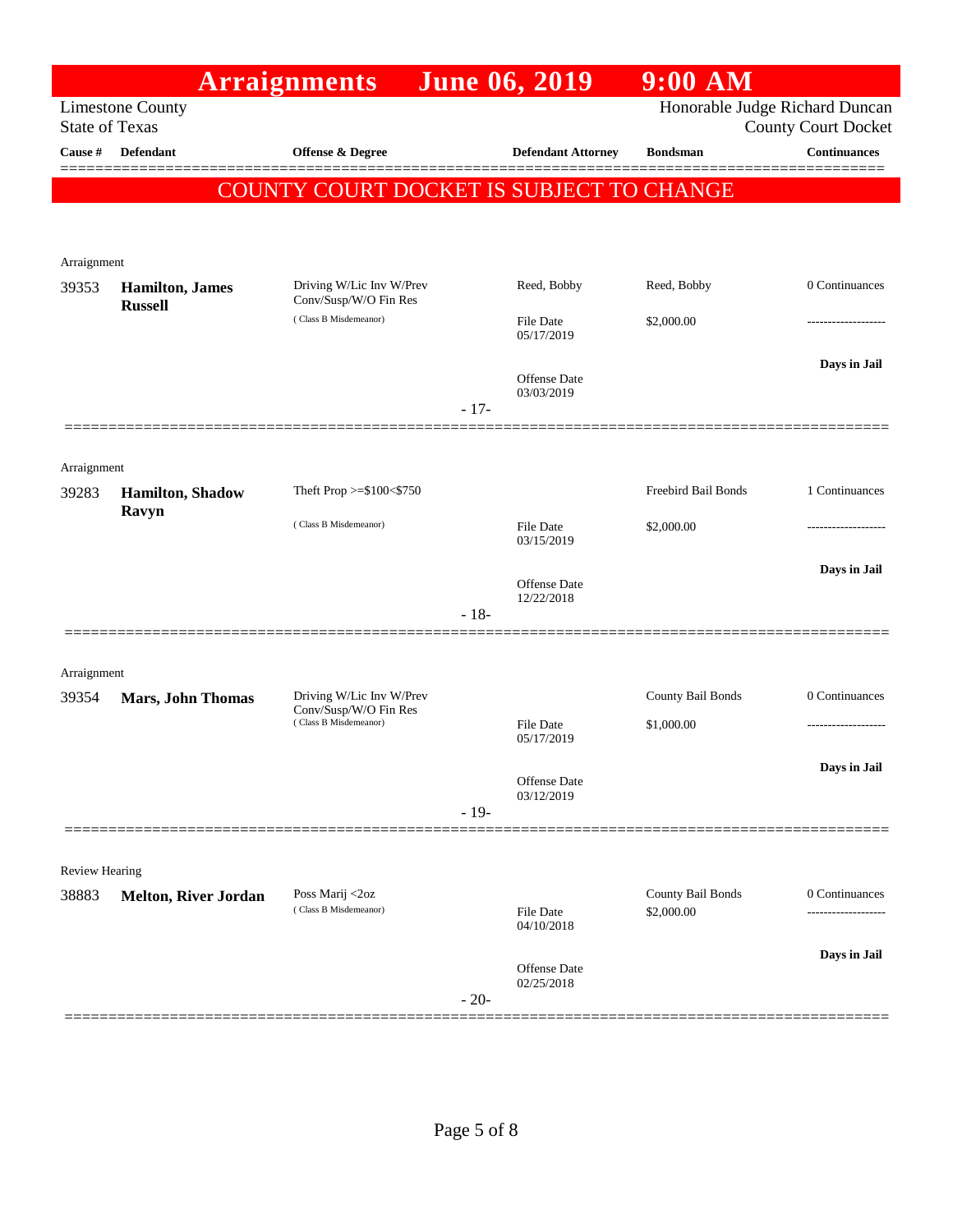|                       |                              | <b>Arraignments</b>                                      | <b>June 06, 2019</b>              | $9:00$ AM                             |                                     |
|-----------------------|------------------------------|----------------------------------------------------------|-----------------------------------|---------------------------------------|-------------------------------------|
| <b>State of Texas</b> | <b>Limestone County</b>      |                                                          |                                   | Honorable Judge Richard Duncan        | <b>County Court Docket</b>          |
| Cause #               | Defendant                    | <b>Offense &amp; Degree</b>                              | <b>Defendant Attorney</b>         | <b>Bondsman</b>                       | <b>Continuances</b>                 |
|                       |                              | COUNTY COURT DOCKET IS SUBJECT TO CHANGE                 |                                   |                                       |                                     |
|                       |                              |                                                          |                                   |                                       |                                     |
|                       |                              |                                                          |                                   |                                       |                                     |
| Arraignment<br>39260  | <b>Melton, River Jordan</b>  | Bail Jumping And Fail To Appear                          | Robinson, George M.               | Robinson, George M.                   | 0 Continuances                      |
|                       |                              | (Class A Misdemeanor)                                    | <b>File Date</b><br>02/21/2019    | \$1,500.00                            | -------------------                 |
|                       |                              |                                                          |                                   |                                       | Days in Jail                        |
|                       |                              |                                                          | <b>Offense</b> Date<br>02/14/2019 |                                       |                                     |
|                       |                              | $-21-$                                                   |                                   |                                       |                                     |
|                       |                              |                                                          |                                   |                                       |                                     |
| Arraignment<br>39332  | <b>Moore, Allison Raelyn</b> | Engage In Organized Criminal Activity                    |                                   | <b>AAA Bail Bonds</b>                 | 0 Continuances                      |
|                       |                              | (Class B Misdemeanor)                                    | <b>File Date</b><br>04/23/2019    | \$5,000.00                            |                                     |
|                       |                              |                                                          |                                   |                                       | Days in Jail                        |
|                       |                              |                                                          | Offense Date<br>01/17/2019        |                                       |                                     |
|                       |                              | $-22-$                                                   |                                   |                                       |                                     |
|                       |                              |                                                          |                                   |                                       |                                     |
| Arraignment           |                              |                                                          |                                   |                                       |                                     |
| 39340                 | Morehead, Elvin Chad         | Theft Prop $>=$ \$750 < \$2,500<br>(Class A Misdemeanor) | <b>File Date</b>                  | County Bail Bonds<br>\$1,000.00       | 0 Continuances<br>----------------- |
|                       |                              |                                                          | 04/29/2019                        |                                       |                                     |
|                       |                              |                                                          | Offense Date<br>04/10/2019        |                                       | Days in Jail                        |
|                       |                              | $-23-$                                                   |                                   |                                       |                                     |
|                       |                              |                                                          |                                   |                                       |                                     |
| Arraignment           |                              |                                                          |                                   |                                       |                                     |
| 39322                 | Olivarez, Carlos             | Terroristic Threat<br>(Class B Misdemeanor)              | <b>File Date</b><br>04/16/2019    | Rockin' R Bailbonds LLC<br>\$1,500.00 | 0 Continuances                      |
|                       |                              |                                                          |                                   |                                       | Days in Jail                        |
|                       |                              | $-24-$                                                   | Offense Date<br>02/19/2018        |                                       |                                     |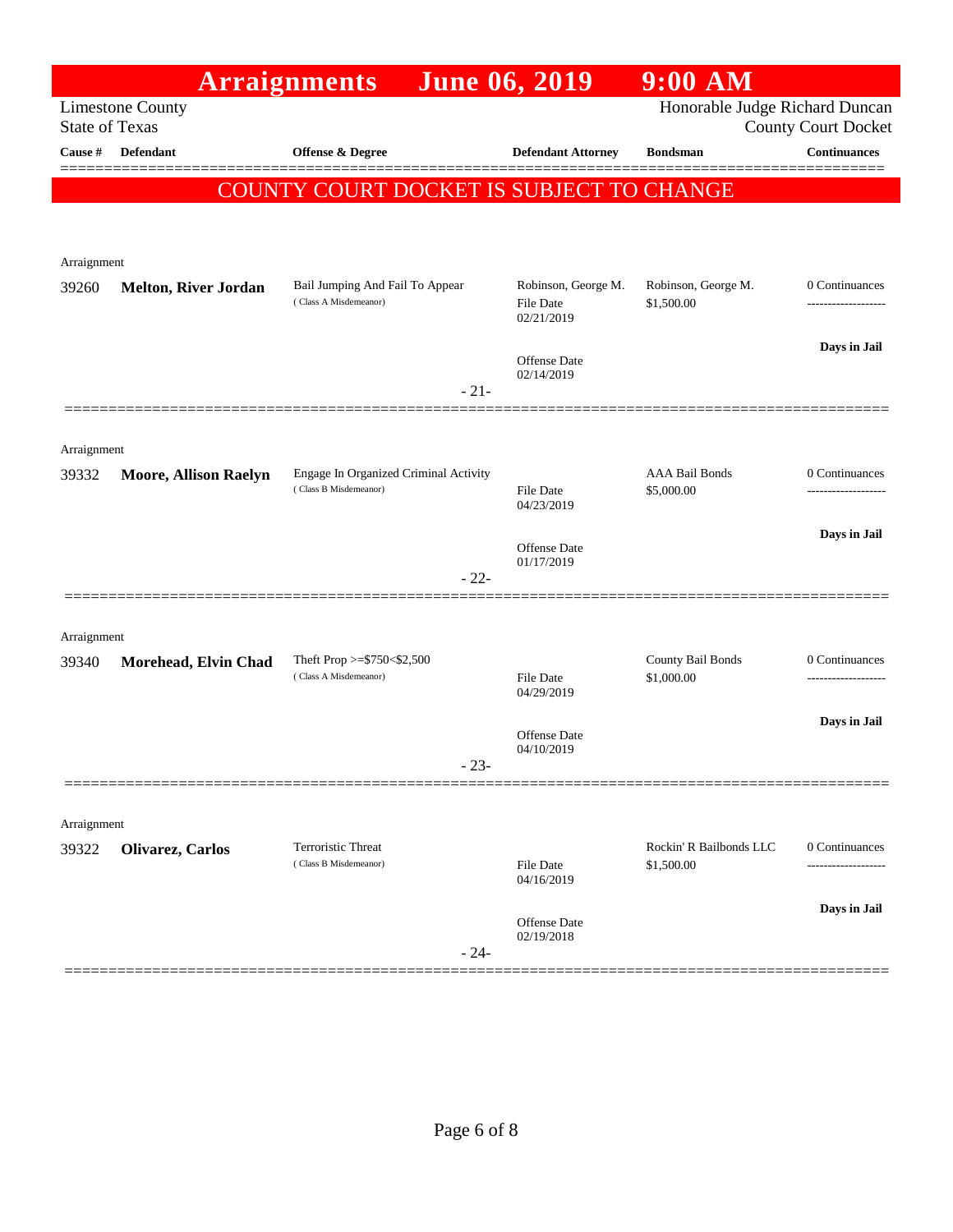| <b>Limestone County</b><br><b>Defendant</b><br>Ray, April Shyanne | <b>Arraignments</b><br>Offense & Degree<br>COUNTY COURT DOCKET IS SUBJECT TO CHANGE<br>Poss Marij <2oz<br>(Class B Misdemeanor) |            | <b>Defendant Attorney</b><br><b>File Date</b><br>05/17/2019 | Honorable Judge Richard Duncan<br><b>Bondsman</b><br>County Bail Bonds<br>\$2,000.00 | <b>County Court Docket</b><br><b>Continuances</b><br>0 Continuances |
|-------------------------------------------------------------------|---------------------------------------------------------------------------------------------------------------------------------|------------|-------------------------------------------------------------|--------------------------------------------------------------------------------------|---------------------------------------------------------------------|
|                                                                   |                                                                                                                                 |            |                                                             |                                                                                      |                                                                     |
|                                                                   |                                                                                                                                 |            |                                                             |                                                                                      |                                                                     |
|                                                                   |                                                                                                                                 |            |                                                             |                                                                                      |                                                                     |
|                                                                   |                                                                                                                                 |            |                                                             |                                                                                      |                                                                     |
|                                                                   |                                                                                                                                 |            |                                                             |                                                                                      |                                                                     |
|                                                                   |                                                                                                                                 |            |                                                             |                                                                                      |                                                                     |
|                                                                   |                                                                                                                                 |            |                                                             |                                                                                      |                                                                     |
|                                                                   |                                                                                                                                 |            | Offense Date                                                |                                                                                      | Days in Jail                                                        |
|                                                                   |                                                                                                                                 | $-25-$     | 04/10/2019                                                  |                                                                                      |                                                                     |
|                                                                   |                                                                                                                                 |            |                                                             |                                                                                      |                                                                     |
|                                                                   |                                                                                                                                 |            |                                                             |                                                                                      |                                                                     |
| <b>Renfroe, Hunter</b>                                            | Terroristic Threat Of Family/Household                                                                                          |            |                                                             | County Bail Bonds                                                                    | 0 Continuances                                                      |
| <b>Drake</b>                                                      | (Class A Misdemeanor)                                                                                                           |            | <b>File Date</b><br>05/17/2019                              | \$5,000.00                                                                           |                                                                     |
|                                                                   |                                                                                                                                 |            | Offense Date<br>03/24/2019                                  |                                                                                      | Days in Jail                                                        |
|                                                                   |                                                                                                                                 | $-26-$     |                                                             |                                                                                      |                                                                     |
|                                                                   |                                                                                                                                 |            |                                                             |                                                                                      |                                                                     |
|                                                                   | Poss Marij <2oz                                                                                                                 |            |                                                             | Freebird Bail Bonds                                                                  | 0 Continuances                                                      |
| <b>Richards</b> , Kenneth                                         |                                                                                                                                 |            |                                                             |                                                                                      |                                                                     |
|                                                                   | (Class B Misdemeanor)                                                                                                           |            | <b>File Date</b><br>05/21/2019                              | \$2,000.00                                                                           |                                                                     |
|                                                                   |                                                                                                                                 |            |                                                             |                                                                                      | Days in Jail                                                        |
|                                                                   |                                                                                                                                 |            | 04/14/2019                                                  |                                                                                      |                                                                     |
|                                                                   |                                                                                                                                 |            |                                                             |                                                                                      |                                                                     |
|                                                                   |                                                                                                                                 |            |                                                             |                                                                                      |                                                                     |
| Sandoval, Jennifer                                                |                                                                                                                                 |            | Reed, Benjie                                                | Reed, Benjie                                                                         | 0 Continuances                                                      |
|                                                                   | (Class A Misdemeanor)                                                                                                           |            | <b>File Date</b><br>05/09/2019                              | \$3,000.00                                                                           |                                                                     |
|                                                                   |                                                                                                                                 |            | Offense Date<br>02/17/2019                                  |                                                                                      | Days in Jail                                                        |
|                                                                   |                                                                                                                                 | Individual | $-27-$<br>Assault Against Elderly Or Disabled<br>$-28-$     | Offense Date                                                                         |                                                                     |